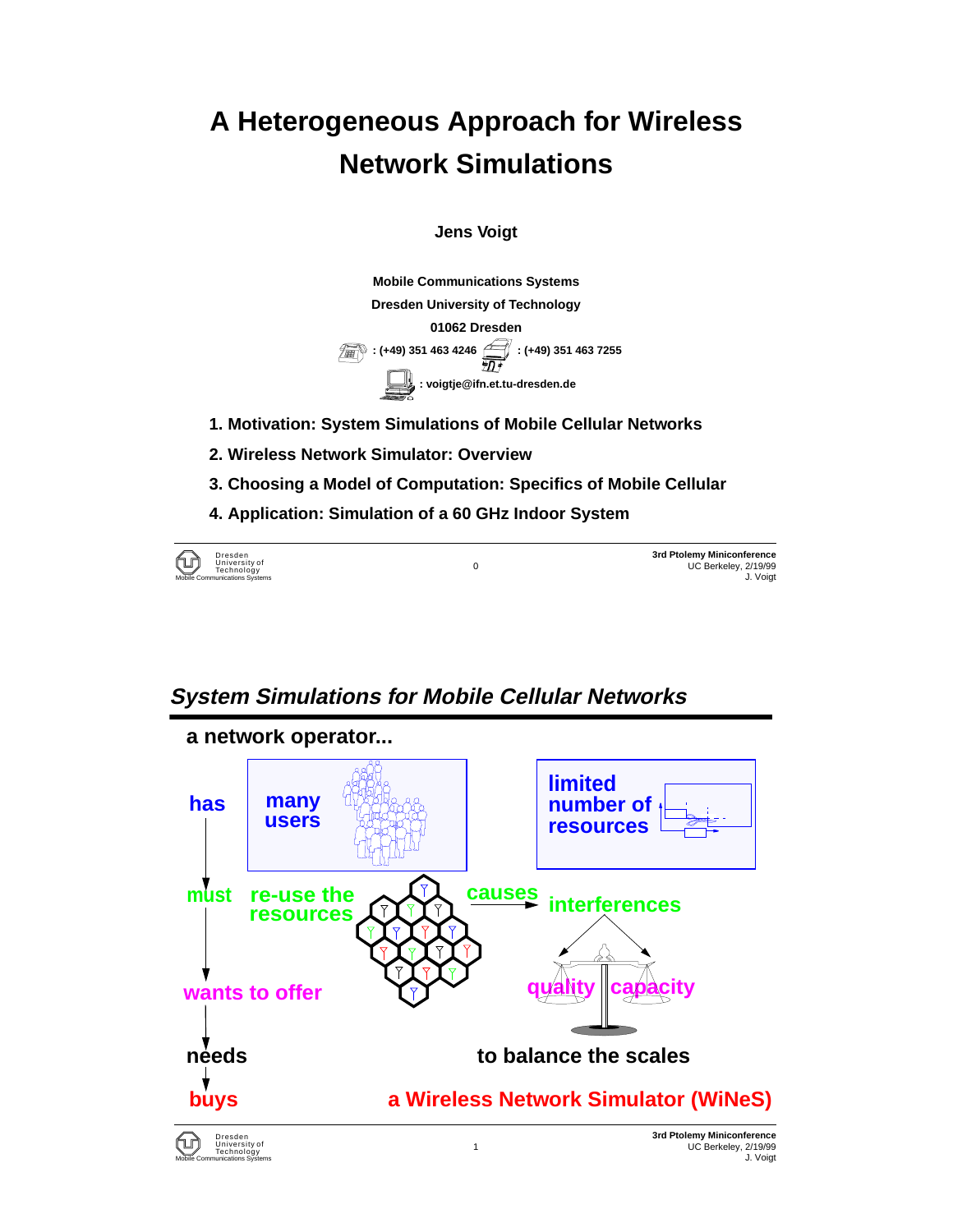

### **Wireless Network Simulator (2) Object-Oriented Analysis**



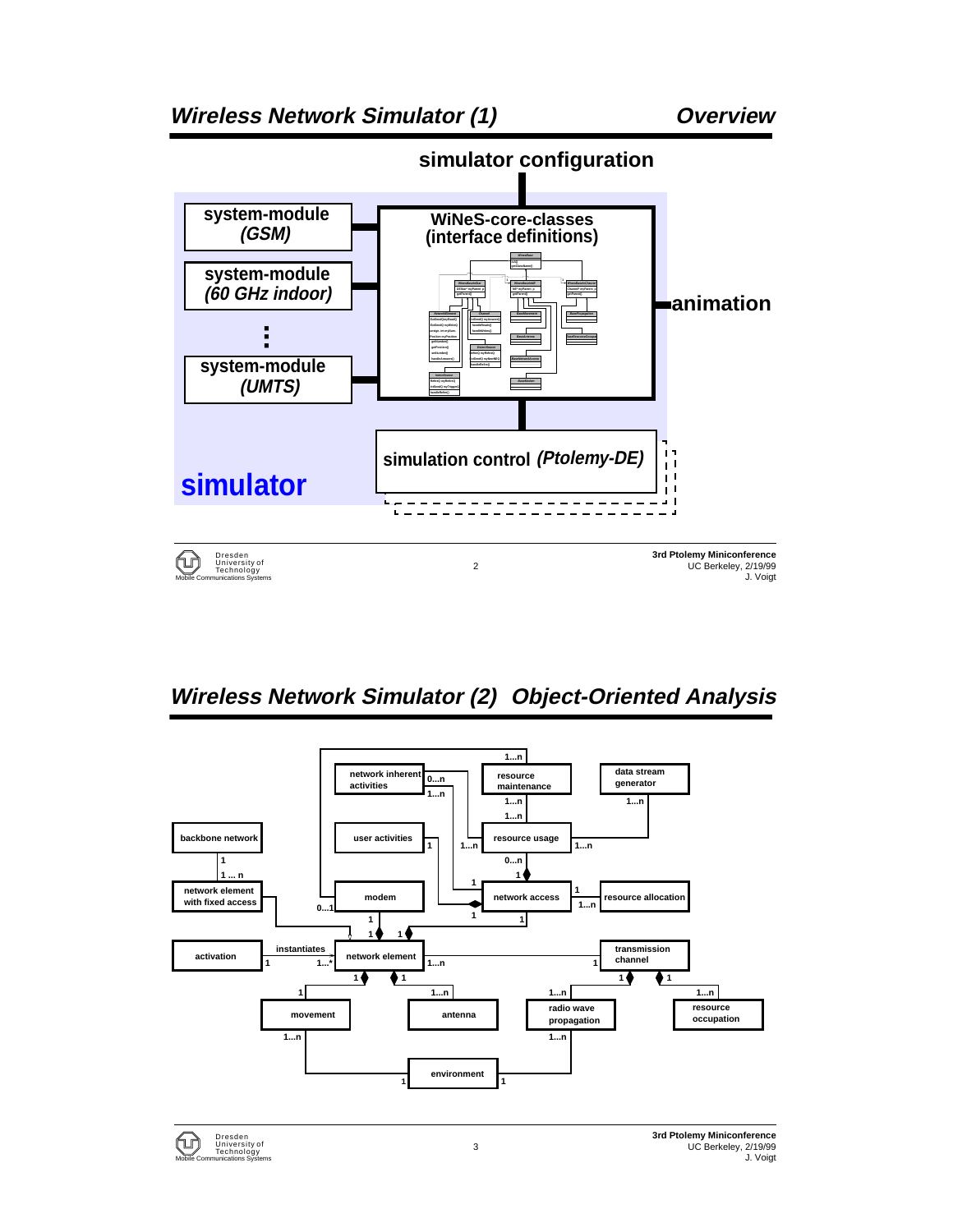

### **Model of Computation (2) Events on System Layer**



**event-tags need not to be totally ordered through all layers**

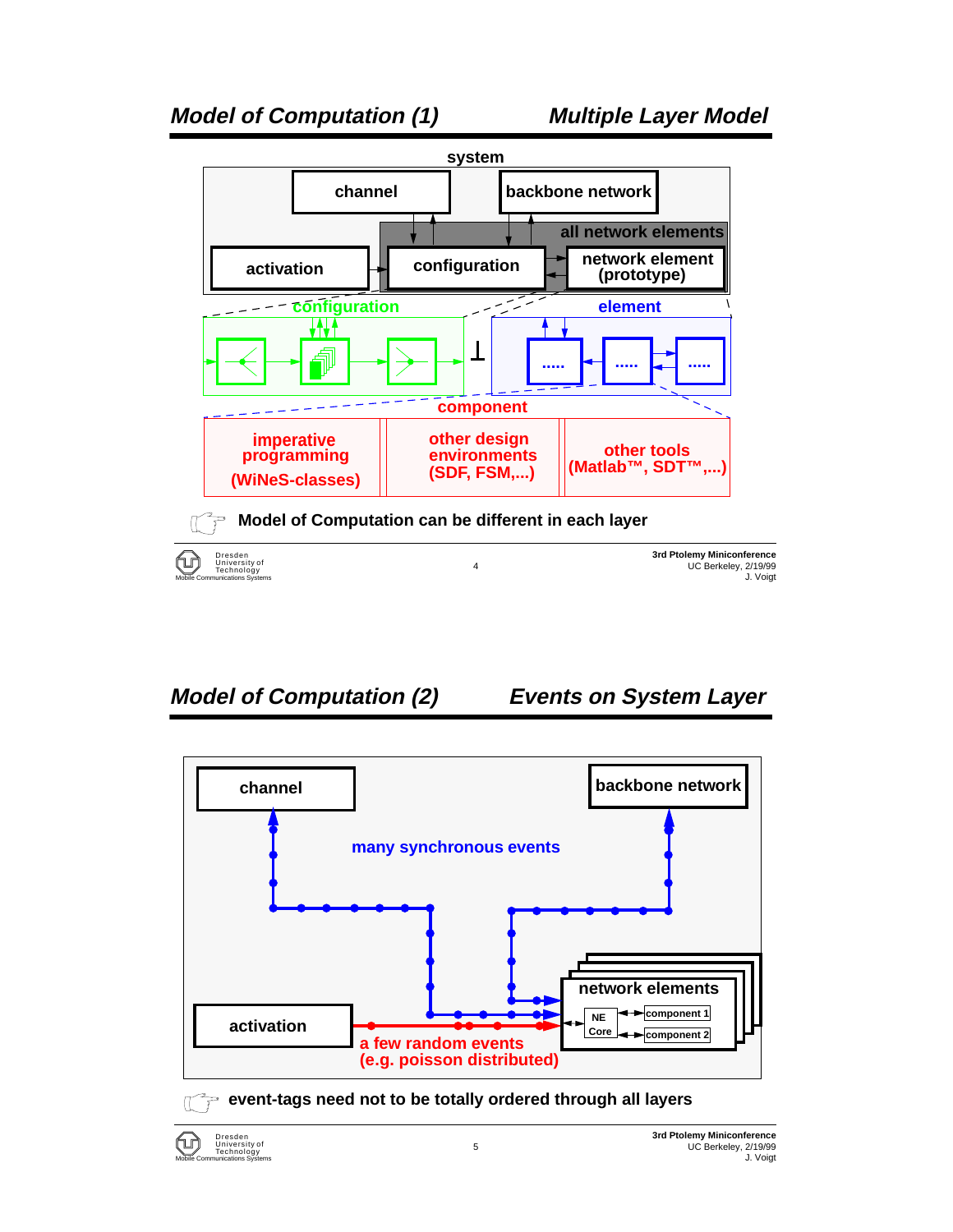

### **Model of Computation (4) Alternatives**



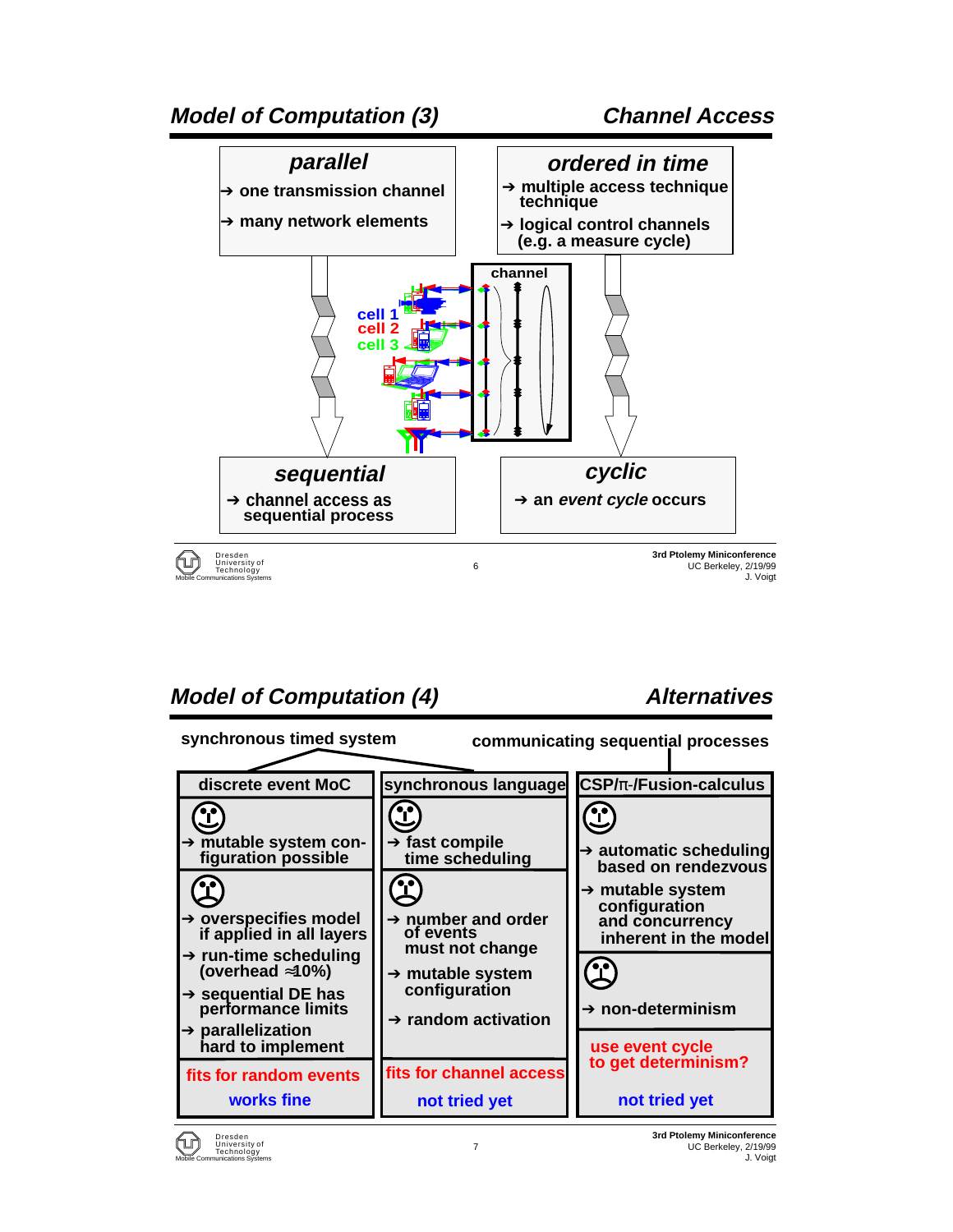

### **Connection between Ptolemy and System-Modules**

## **Application: 60 GHz System Module**



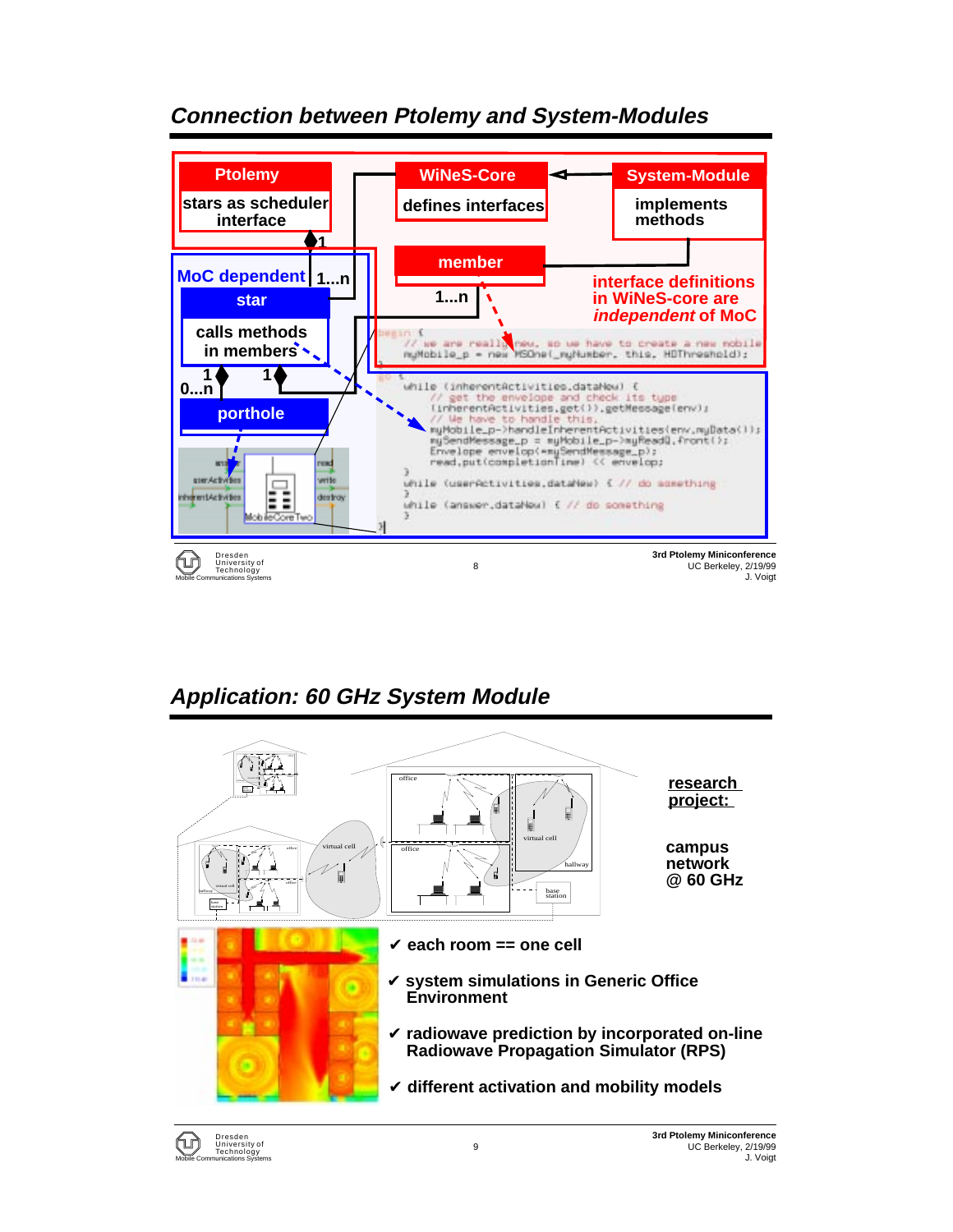

**60 GHz System Module (2) System Configuration Base-Stations: HOFMap** Mobile Stations: **DEDynMap** ⋗ **systemconfiguration Robin Con Tyre**  $|||$ **BaseCoreTw HOM element layer**